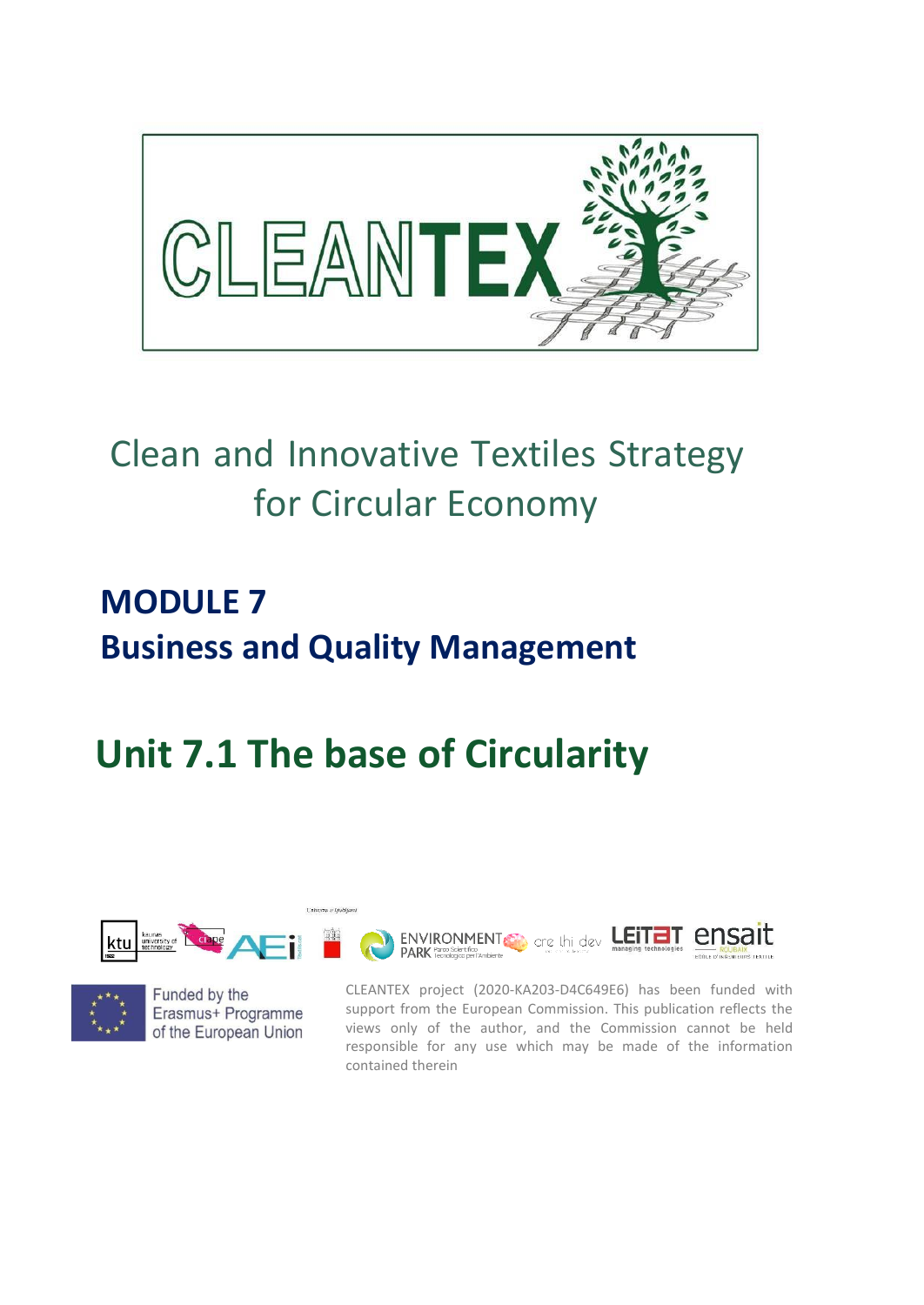### Circular vs linear business models

#### **1. How is a circular economy different from a linear economy?**

A circular economy is fundamentally different from a linear economy. To put it simply, in a linear economy we mine raw materials that we process into a product that is thrown away after use. In a circular economy, we close the cycles of all these raw materials. Closing these cycles requires much more than just recycling. It changes the way in which value is created and preserved, how production is made more sustainable and which business models are used. These aspects are explained in more detail below.

#### • **From new raw materials to value preservation**

The circular system and the linear system differ from each other in the way in which value is created or maintained. A linear economy traditionally follows the "take-make-dispose" step-by-step plan. This means that raw materials are collected, then transformed into products that are used until they are finally discarded as waste. Value is created in this economic system by producing and selling as many products as possible.

### • **What else is there in a circular economy?**

A circular economy follows the 3R approach: reduce, reuse and recycle. Resource use is minimized (reduce). Reuse of products and parts is maximized (reuse). And last but not least, raw materials are reused (recycled) to a high standard. This can be done by using goods with more people, such as shared cars. Products can also be converted into services, such as Spotify sells listening licences instead of CDs. In this system, value is created by focusing on value preservation.

### From eco-efficiency to eco-effectiveness

The perspective on sustainability is different in a circular economy than in a linear economy. When working on sustainability within a linear economy, the focus is on eco-efficiency, which means we try to minimise the ecological impact to get the same output. This will extend the period in which the system becomes overloaded (Di Maio, Rem, Baldï, and Polder, 2017). Within a circular economy, sustainability is sought in increasing the eco-effectiveness of the system. This means that not only the ecological impact is minimized, but that the ecological, economic and social impact is even positive (Kjaer, Pigosso et al., 2019). When we focus on eco-effectivity to create a positive impact, we strengthen the ecological, economical and societal systems by using them.

We can illustrate the difference between eco-efficiency and eco-effectivity with an example about the production of beef. Raising cows for beef results in emissions of methane gas, a strong greenhouse gas. In a linear economy, the production of beef is made more sustainable by changing the way cows are fed, so that they emit less methane gas for the same amount of meat. This makes production more eco-efficient.

In a circular economy, production is made more sustainable by not making beef from cows, but for example by creating a meat substitute. For the beef substitute, plants are then grown that contribute to biodiversity, employment and landscape management. In this way, the ecological, economic and social impact of the same production of 'beef' is increased.

In order to achieve eco-effectiveness, residual flows must be reused for a function that is the same (functional recycling) or even higher (upcycling) than the original function of the material. As a result, the value is fully retained or even increased.

This is different in a linear economy. An eco-efficient system typically works on downcycling: a (part of a) product is reused for a low-grade application that reduces the value of the material and makes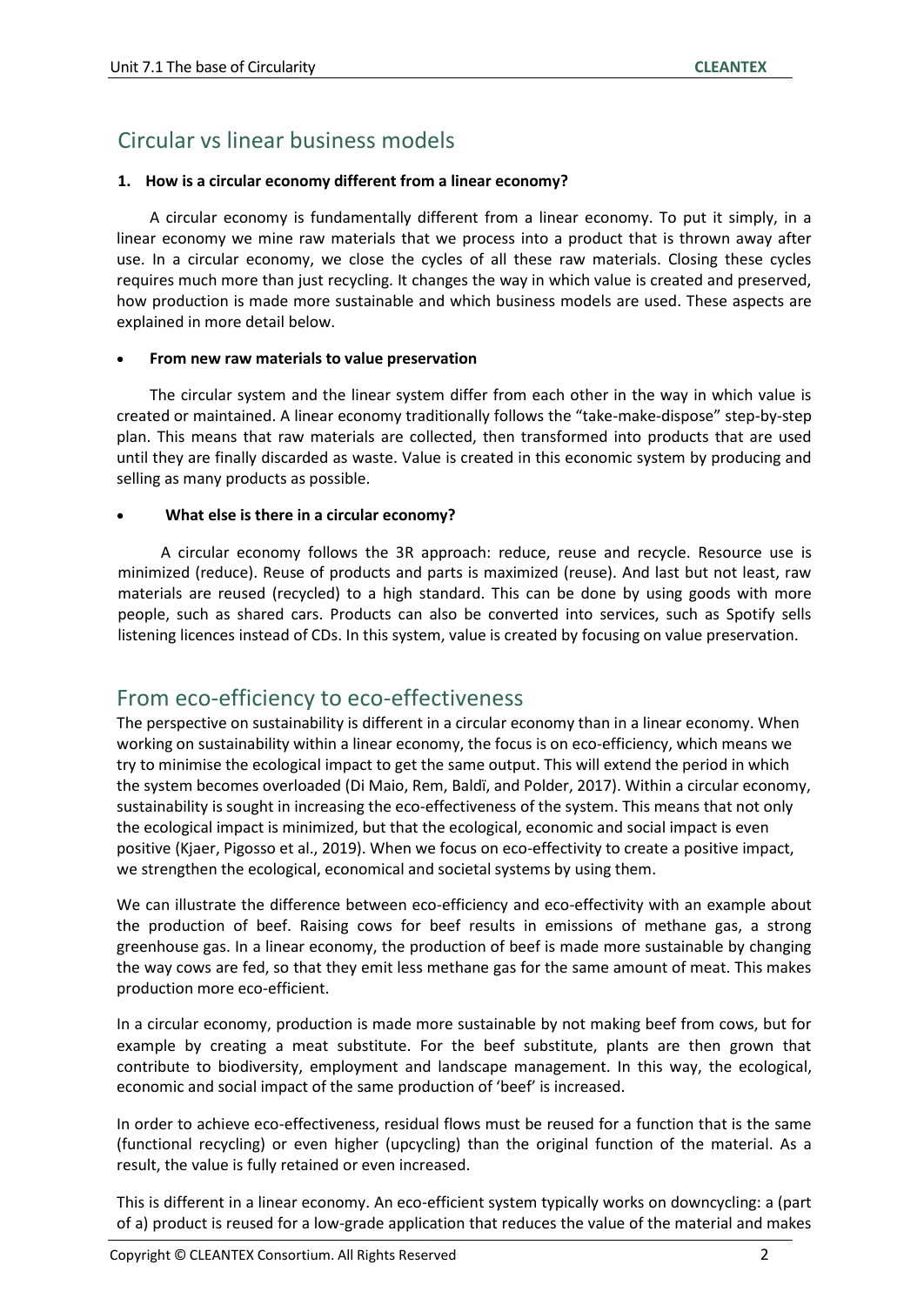it difficult to reuse the material flow again (Bocken, Bakker & De Pauw, 2015; Ellen MacArthur Foundation, 2014).

### Other business models

A linear model deals with raw materials in an inefficient way, because the emphasis is not on their conservation. In a circular economy, this is the focus. This means that other business models are also used in a circular economy, with more emphasis on services rather than products. An example of a model that facilitates the transition to the circular economy is a product-service combination (Product-As-A-Service System), which is seen as a model to integrate products and services (Michelini, Moraes & Cunha et al., 2017). A widespread example of a product-service combination is the Xerox printer system, in which companies receive a printer free of charge and pay per copy. This system fits well within the circular economy, because as a manufacturer, Xerox has an interest in ensuring that the printer will last a long time, by being able to repair and update it. In the linear sales system, the manufacturer often benefits if the product breaks down quickly so that it can sell a new product

### The difference between a linear and a circular economy

|                                           | Linear                    | Circular                                          |
|-------------------------------------------|---------------------------|---------------------------------------------------|
| Step plan                                 | Take-make-dispose         | Reduce-reuse-recycle                              |
| <b>Focus</b>                              | Eco-Efficiency            | Eco-Effectivity                                   |
| System                                    | Short term, from purchase | Long term, multiple life                          |
| boundaries                                | to sales                  | cycles                                            |
| Reuse                                     | Downcycling,              | Upcycling, cascading and<br>high grade recycling. |
| <b>Business model</b> Focuses on products |                           | <b>Encuses on services</b>                        |

### What kind of circular business models are there? Different types of circular business models

1. Coordinating circular value chains through data

Creating products, from recycle to reuse.

2. Circular product design

Creating products, from recycle to reuse.

3. Use, reuse, share, and repair

Creating durable goods from recycled and reused parts can be inputs for downstream circular business models.

4. Collection & reverse logistics

Close the material life-cycle loop by creating products that can be upcycled, repurposed, and resold.

5. Sorting & preprocessing

Finding alternative value in the parts that make a product whole.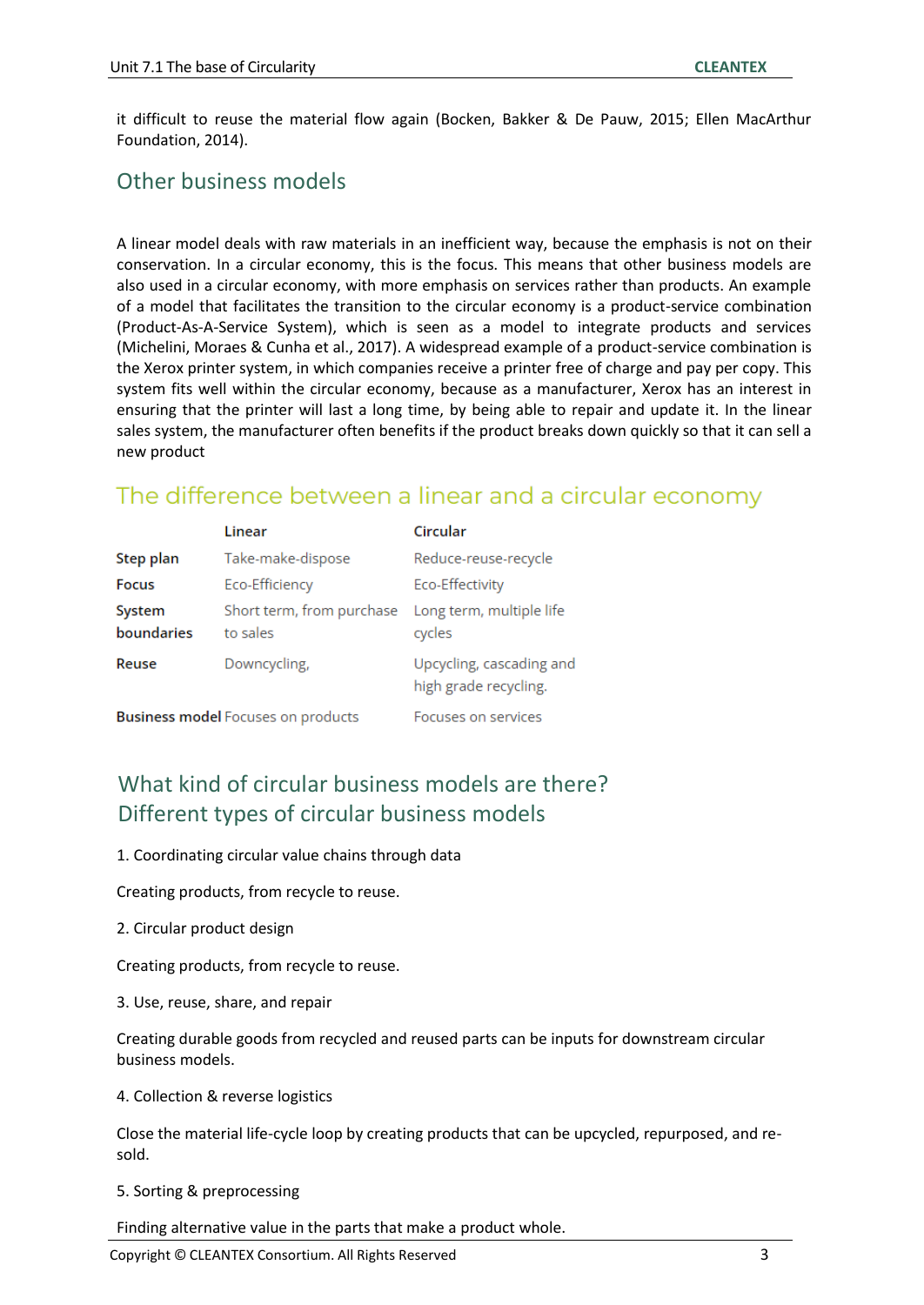### Business value creation in circular economy

The circular economy represents a new way of thinking about resource use and sustainability, focused on minimizing waste along the consumption–production value chain. As the global population continues to grow, and as critical natural resources become constrained in various ways,  $we$  — as citizens of the earth — will need to structure economic systems to optimally use these resources. Moving from a linear economy based on "take-make-waste" systems to a circular economy where every resource is looped into multiple and regenerative uses can be the way forward. Adopting circular economy principles can create significant value for companies and communities by taking a long-term perspective; investing a little money and resources today can lead to enormous savings in the future as resource constraints lead to price volatility and critical outages. Getting to a circular economy will not be easy or costly: it will require significant planning, design, and innovation to create regenerative products and processes. But it will be worth it, as the value that it creates — whether in terms of financial value or social value — can be substantial.

In stakeholder theory, business operations are conceptualised as stakeholder relationships that serve as platforms for value creation (Freeman et al., 2020; Freudenreich et al., 2020; Myllykangas et al., 2010; Tapaninaho & Kujala, 2019). The focal argument is that value creation can be improved over time by considering the interests of stakeholders and what they consider valuable (Garriga, 2014; Harrison et al., 2010; Harrison & Wicks, 2013). Tantalo and Priem (2016) noted that stakeholders have multi-attribute utility functions that offer managers opportunities achieve synergy by simultaneously creating value for multiple stakeholders. While the focus is often on increasing value, managerial decisions might destroy value for some stakeholders while creating it for others (Haksever et al., 2004).

Stakeholder research has increasingly explored company–stakeholder relations in order to create value for sustainability (Hörisch et al., 2014; Tapaninaho & Kujala, 2019). To address sustainability, stakeholders' sustainability interests must be identified and used to create mutual interests (Hörisch et al., 2014). Recently, Freudenreich et al. (2020) presented a stakeholder value creation framework for sustainability that pays attention to value creation activities and different value types created with and for stakeholders. Stakeholders are considered recipients, creators and co-creators of value (Freudenreich et al., 2020; Schaltegger & Figge, 2000). The present study draws on Freudenreich et al.'s (2020) framework to explicate value creation in a CE business with a focus on stakeholder relationships and value creation activities. It also utilises Tantalo and Priem's (2016) concept of stakeholder synergy to demonstrate its usefulness in the context of a CE.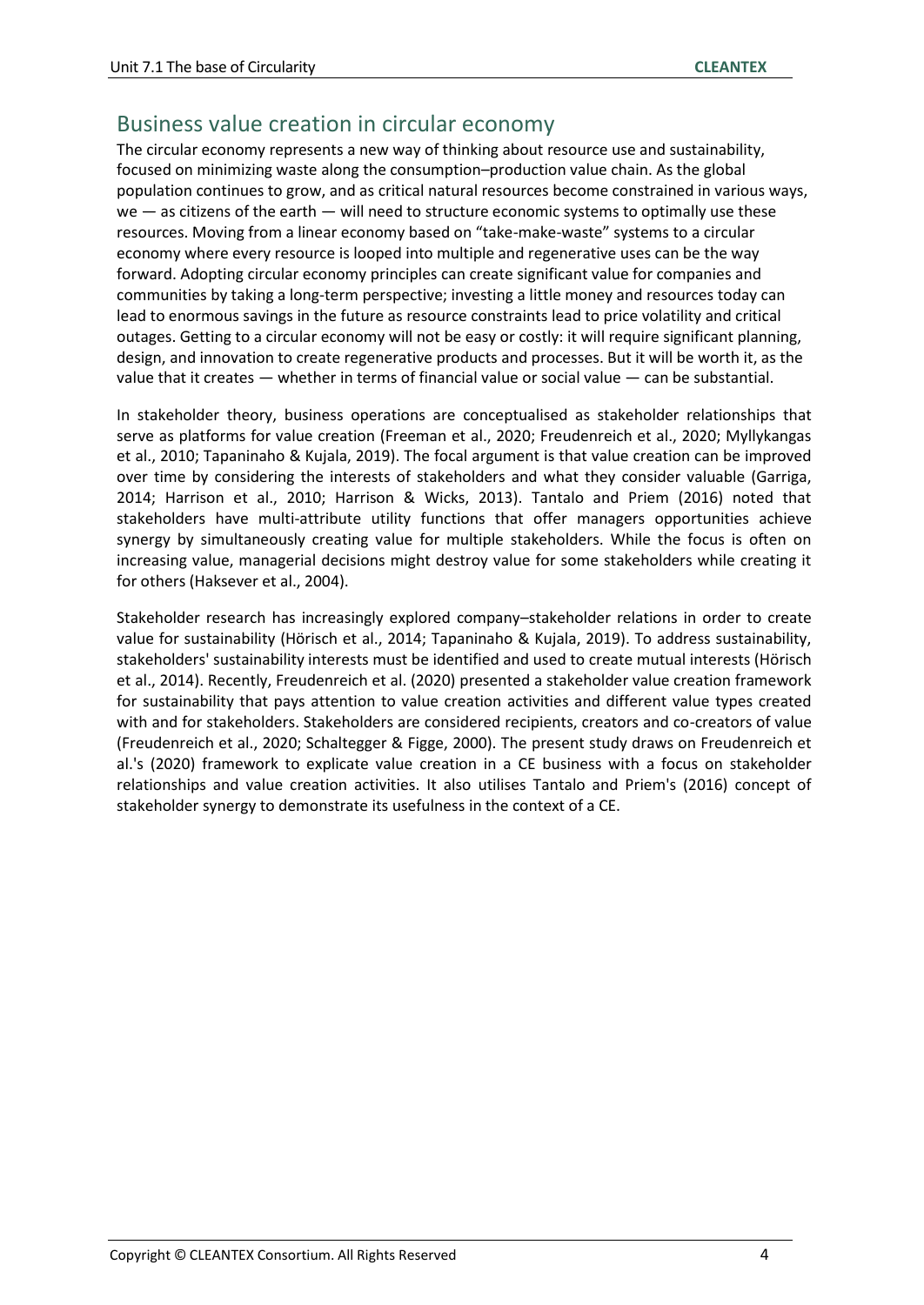## **Different business model ideas:**

**DEFAULT PRICING: PRODUCT WITH A MARK-UP** 

omuuno

You can create a new product with a sustainability focus and pitch this to your clients. Take Pluumo as an example: this product developed by Aeropowder takes waste (feathers) from the poultry industry and turns them into a new material - a durable insulation product used in packaging. Items are sold in bulk to B2B clients, and Aeropowder make a mark-up on each shipment. This is a straightforward business model, but other monetization techniques exist:

#### **SUBSCRIPTION/ RENTAL REVENUE MODEL**

The Cyclon is ON-brand's latest sustainability-focused shoe. This running shoe is made from castor beans instead of regular plastics. Every other month, users can swap their pair for a new one if they wish. The rental service is available for \$29,99/month.



While both examples above are specific to the fashion industry, similar business models are being explored in many other verticals. Take Grover, a platform to rent out consumer electronics. As a benchmark, a Playstation 4 can be rented for €24 per month. Bluemovement, by Bosch, focuses on household appliances. Rental fees start at €10/month. The company has also introduced a one-time warranty fee to be paid with this service, starting at €20.



Finding the right price for a circular business model is always a challenge. Decathlon, the sports equipment retail store, has also launched a rental service. Customers must first sign up for a membership at €5 per month. All items available with this service can then be rented at a monthly cost of one sixth of the regular retail price. This simple pricing formula will be tested in early 2021.

#### **REFLOWER**

A bottleneck in these all-you-can-eat subscription-based services is that every item exchange or swap involves real delivery costs. SSome businesses therefore cap the number of times a customer can request another item. Other businesses, like Reflower, apply a fixed swapping fee. Every time a customer requests a new set of realistic plastic flowers, they must pay €15 to cover these costs, in addition to the standard €20/month membership fee.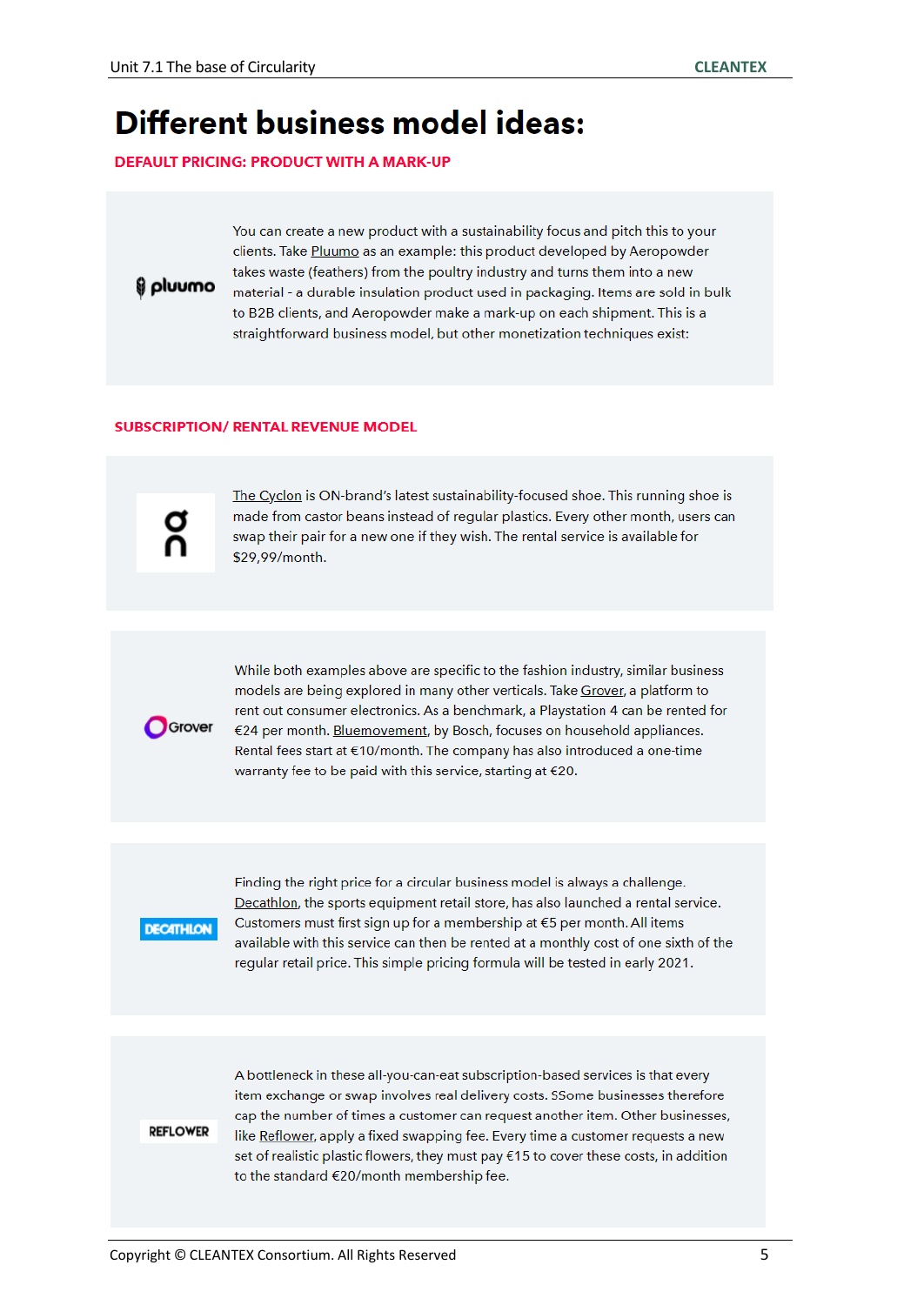#### **PLATFORM-BASED BUSINESS MODELS**

The circular economy is also seeing a significant rise in marketplaces, broker models, and similar platform-based business models. But the way they get monetized varies significantly.



TooGoodtoGo endeavours to reduce food waste by selling off food items that retailers or restaurants couldn't sell via their normal channels. Items that are put on the platform are offered at a discounted rate. TooGoodtoGo charges a flat service fee of €1.09 per transaction. Another revenue stream is based on an annual fee of €39 that businesses have to pay in order to access their platform. This fee is only to be paid by new businesses once they have sold enough items and the platform has proven its worth.

#### **@phenix**

A similar player, but with a focus on B2B sales, is Phenix. This platform also collects food waste from other businesses, charging a fixed commission based on the waste-management gains achieved by the distributors: the better Phenix work, the higher their profit can be.

### Which indicators are used to monitor the progress towards a circular

### economy?

The monitoring framework on the circular economy as set up by the European Commission consists of ten indicators, some of which are broken down in sub-indicators.

#### **1. PRODUCTION AND CONSUMPTION**

This area comprises four indicators:

- Self-sufficiency of raw materials for production in the EU;
- Green public procurement (as an indicator for financing aspects);
- Waste generation (as an indicator for consumption aspects);
- Food waste

#### **2. WASTE MANAGEMENT**

This area comprises two indicators:

- Recycling rates (the share of waste which is recycled);
- Specific waste streams (packaging waste, biowaste, e-waste, etc.).

#### **3. SECONDARY RAW MATERIALS**

This area comprises two indicators:

- Contribution of recycled materials to raw materials demand;
- Trade of recyclable raw materials between the EU Member States and with the rest of the world.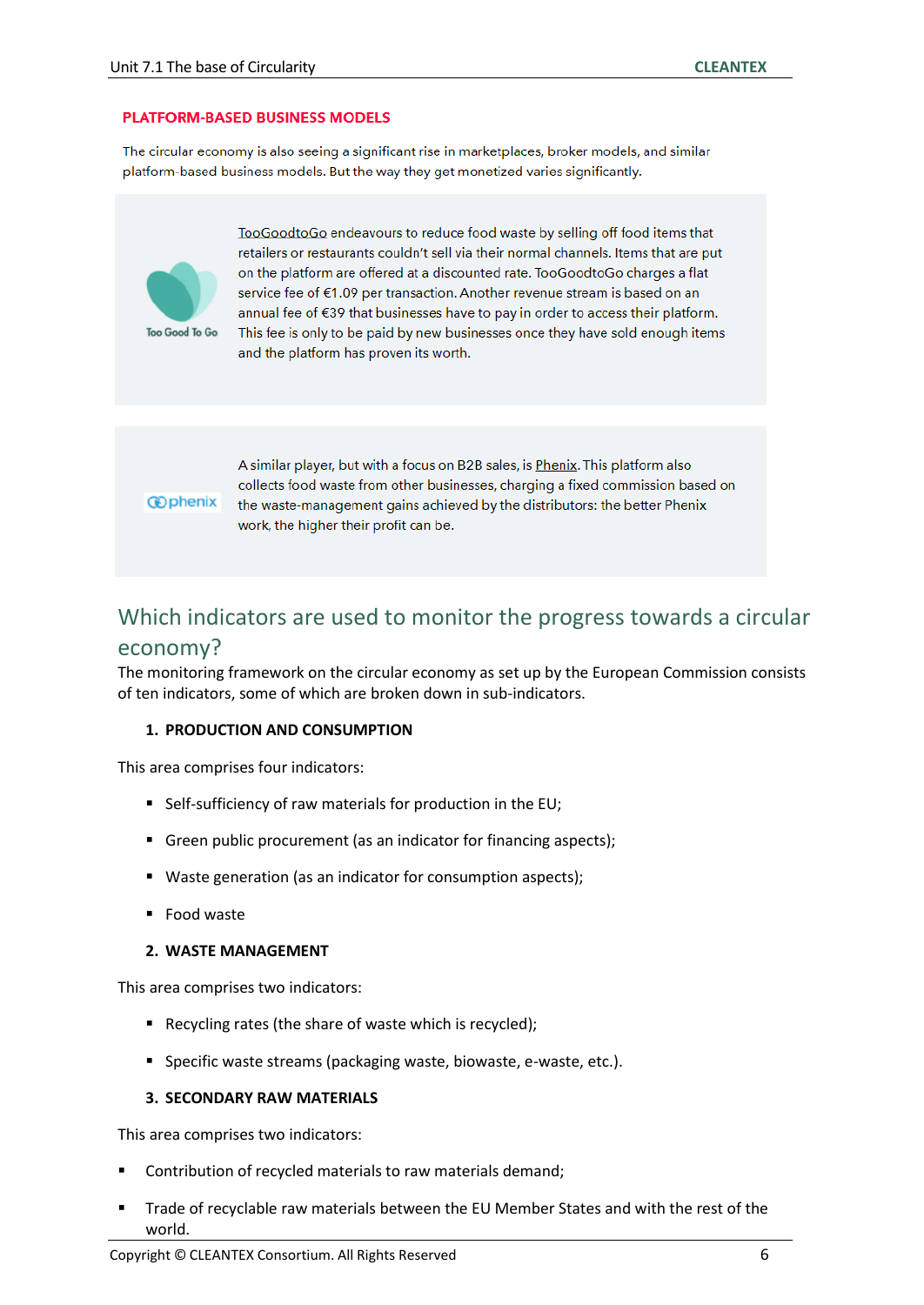#### **4. COMPETITIVENESS AND INNOVATION**

This area comprises two indicators:

- Private investments, jobs and gross value added;
- Patents related to recycling and secondary raw materials as a proxy for innovation.

The basic concept of a circular economy depicts a production and consumption system that relies on the recycling, re-use, repair, remanufacturing, sharing of products, changing the consumption patterns and new business models and systems.

There is no indicator that can be a single measurement for the Circular Economy. However a number of existing indicators can help to measure performance in several areas that directly or indirectly contribute to the Circular Economy development. They can be grouped into the following groups:

### **SUSTAINABLE RESOURCE MANAGEMENT**

This set of indicators examines the performance of the EU Member States in transforming their economies toward circularity by lowering resource demands, thereby increasing resource security and lowering pressures on the environment domestically and abroad.

#### **SOCIETAL BEHAVIOUR**

This set of indicators reflect citizen awareness, engagement and participation in the circular economy. Citizen engagement, behaviour change and social norms are integral to the success of a circular economy transition. This means that people participate in new forms of consumption (e.g. sharing, product-service systems, willingness to pay more for durability), re-use (requiring changed mindsets regarding repair and refurbishment), and disposal (separating waste streams and bringing ""waste"" to remanufacturing/recycling/sorting sites).

### **BUSINESS OPERATIONS**

This set of indicators depicts eco-innovation activities toward changing and adapting business models according to the principles of a circular economy. Businesses are the engine behind the circular economy transition. They foster circularity across the life-cycle of material use, beginning with how and what materials are sourced (quality, environmental and health standards). The design stage is particularly crucial to enabling re-use / re-manufacturing / recycling and raising the durability of goods for keeping within the economy longer. Remanufacturing and recycling are key business operations critical to scaling up the circular economy.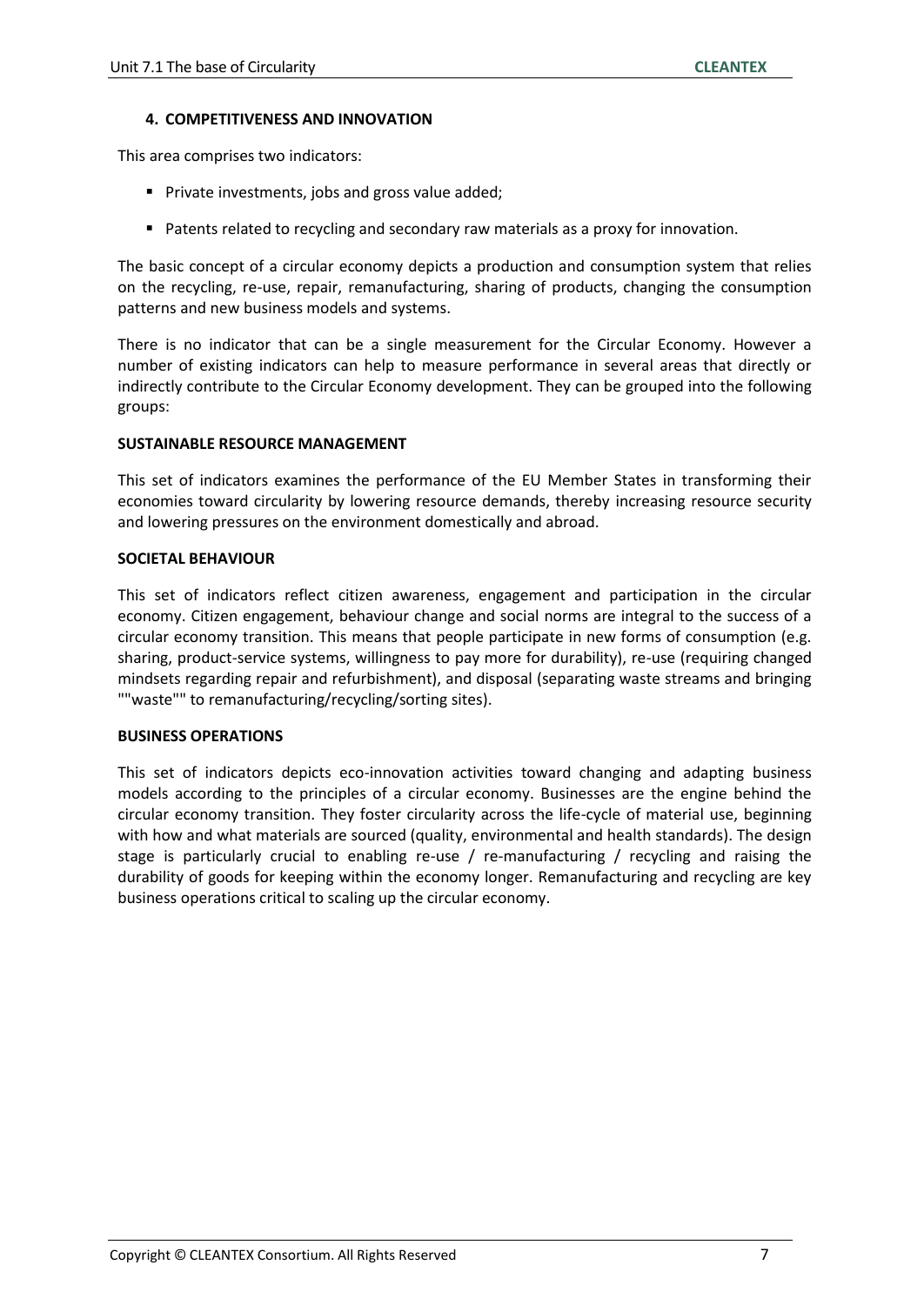### QUALITY MANAGEMENT – THE PRINCIPLES The seven principles of quality management

As the international Standard for quality management, ISO 9001 has been developed by experts from around the world to help you put quality at the heart of your organisation.

To help you do this, ISO 9001 builds upon seven key principles. By following these principles, you will be able to reap the rewards of greater consistency, better customer satisfaction and stronger performance.

In short, the seven principles of quality management are:

- 1. Engagement of people
- 2. Customer focus
- 3. Leadership
- 4. Process approach
- 5. Improvement
- 6. Evidence-based decision making
- 7. Relationship management
- 8. These principles are the basis of the ISO 9000 suite of quality standards, including ISO 9001:2015.

#### **ENGAGEMENT OF PEOPLE**

#### Getting your team involved in the management system

Management systems such as ISO 9001 are not just for senior management – everyone within your organisation contributes towards its processes. Openly discussing issues and sharing knowledge and experience with your team is therefore key if you want to fully benefit from your quality management ISO. It is essential that everyone in your company understands their role and feels valued for their contribution to its success. This will not only help you to achieve certification but will also demonstrate your organisation's commitment to improving quality.

To help raise awareness of ISO 9001 and its benefits, you may want to consider some awareness training. Our online training platform, QMS eLearning, has a useful ISO 9001 awareness course that you may like to consider.

#### **CUSTOMER FOCUS**

Focus on your customers and their needs

Developing a strong customer focus is an excellent way of demonstrating your commitment to quality. Gathering customer feedback is key – whether good or bad – as this can help you to spot non-conformities and improve your processes so that your business can strengthen its performance even further.

As well as satisfying customers, your business should also consider the interests of other stakeholders, whether owners, employees, suppliers, investors or the wider community.

#### **LEADERSHIP**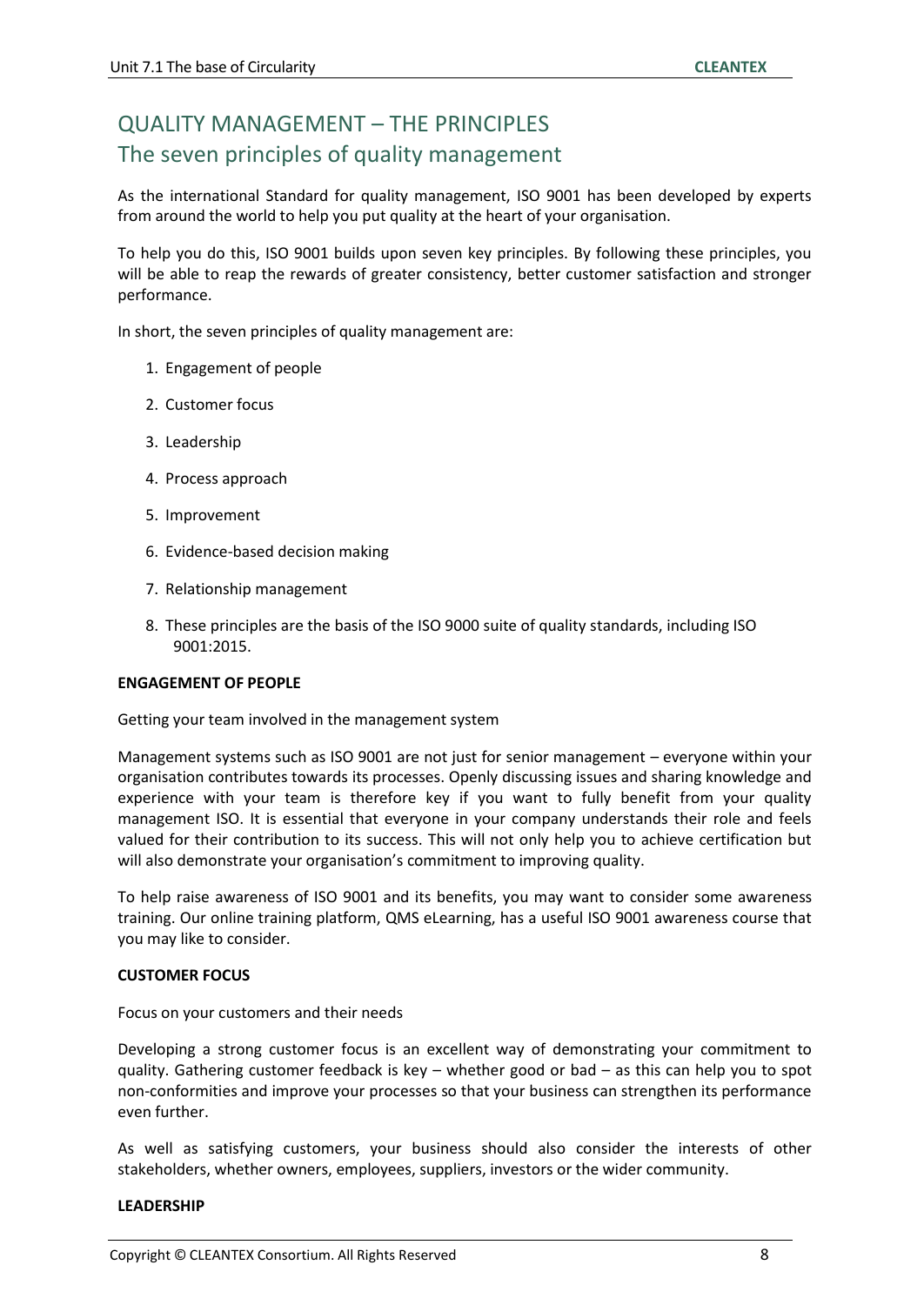Develop a strong management team.

Strong leadership means you have a clear vision of your company's future. Communicating this vision effectively will ensure your whole team works towards the same objectives, giving your organisation a shared sense of purpose. This can then help to increase employee motivation and productivity.

#### **PROCESS APPROACH**

Create a process culture

The Plan Do Check Act (PDCA) principle of the ISO 9001 Standard will help you promote a processdriven culture across your organisation. This is a proven way of ensuring you plan, resource and manage your processes and their interactions effectively.

By managing the different areas in your business together as a whole, you will be able to align operations for greater efficiency, making it even easier to achieve your objectives. Measuring and evaluating these interrelated processes will also help you to identify areas for improvement.

#### **IMPROVEMENT**

#### Drive continual improvement

Continual improvement is essential to the ISO 9001 quality management system and should be your organisation's core objective. Implementing processes for identifying risks and opportunities, spotting and solving non-conformities, and measuring and monitoring your efforts means that you will be able to find ways to improve and make your business even stronger.

#### **EVIDENCE-BASED DECISION MAKING**

Base your decisions on facts

Accurate and reliable data is essential for making informed decisions. For instance, to solve the root cause of a non-conformity you need the right evidence. Make sure information is available to those who need it and keep communication channels open.

#### **RELATIONSHIP MANAGEMENT**

Develop mutually beneficial relationships with suppliers

Your suppliers can be a source of competitive advantage but this requires a relationship built on trust. Creating such lasting relationships with suppliers and other interested parties means balancing short-term financial gains with long-term, mutually beneficial strategies